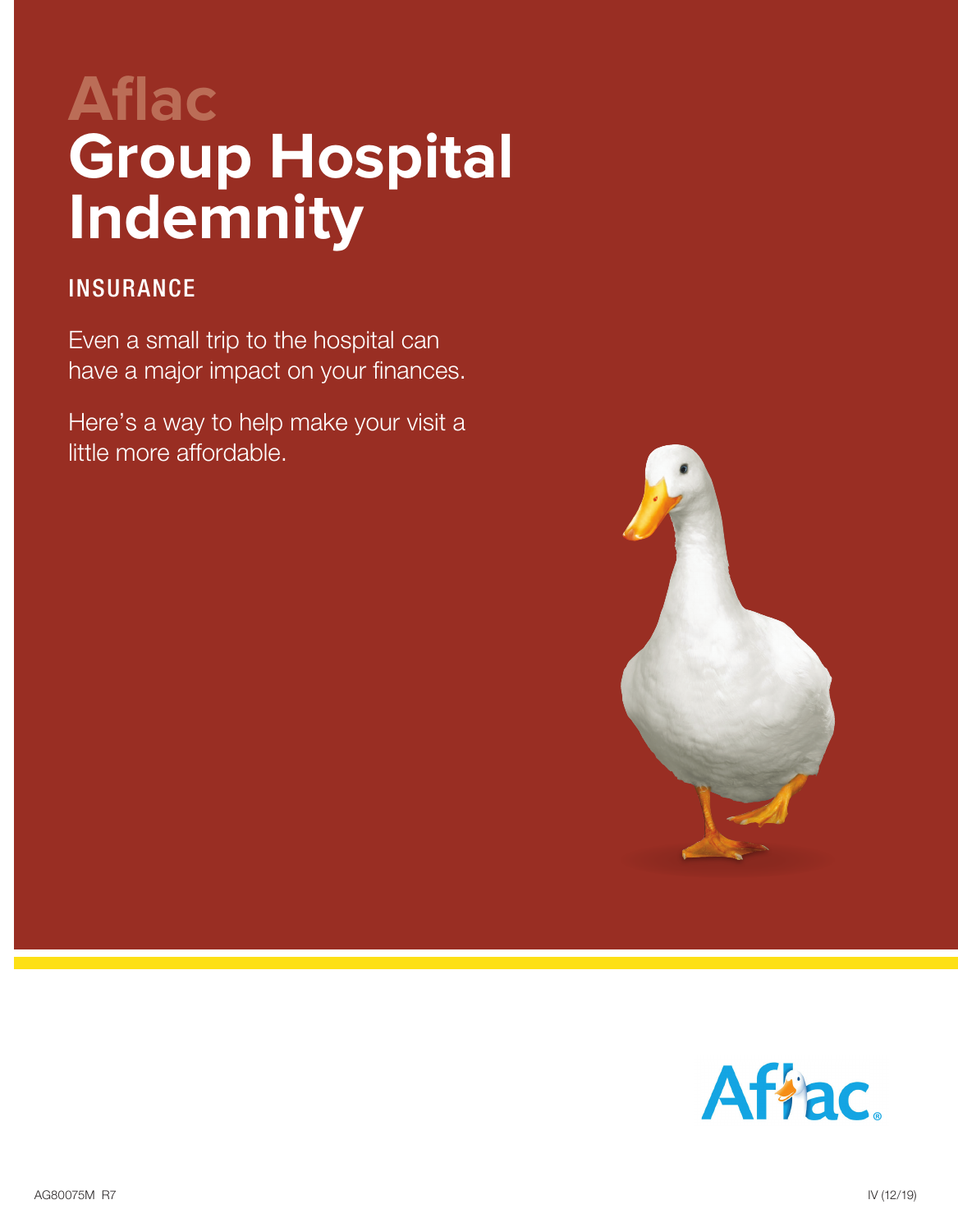# **AFLAC GROUP HOSPITAL INDEMNITY**

Policy Series C80000

## **The plan that can help with expenses and protect your savings.**

Does your major medical insurance cover all of your bills?

Even a minor trip to the hospital can present you with unexpected expenses and medical bills. And even with major medical insurance, your plan may only pay a portion of your entire stay.

#### **That's how the Aflac Group Hospital Indemnity plan can help.**

It provides financial assistance to enhance your current coverage. It may help avoid dipping into savings or having to borrow to address out-of-pocket-expenses major medical insurance was never intended to cover. Like transportation and meals for family members, help with child care, or time away from work, for instance.

#### The Aflac Group Hospital Indemnity plan benefits include

the following:

**How it works**

- Hospital Confinement Benefit
- Hospital Admission Benefit
- Hospital Intensive Care Benefit
- Intermediate Intensive Care Step-Down Unit
- Successor Insured Benefit



#### Н  $\mathbb{C}^{\heartsuit}$ The Aflac Group Hospital Indemnity The The The insured The insured plan pays Aflac Group physician has a high is released Hospital Indemnity admits the fever and after two **\$1,300** plan is selected. goes to the insured into days. emergency the hospital. room.

Amount payable was generated based on benefit amounts for: Hospital Admission (\$1,000), and Hospital Confinement (\$150 per day).

The plan has limitations and exclusions that may affect benefits payable. This brochure is for illustrative purposes only. Refer to your certificate for complete details, definitions, limitations, and exclusions.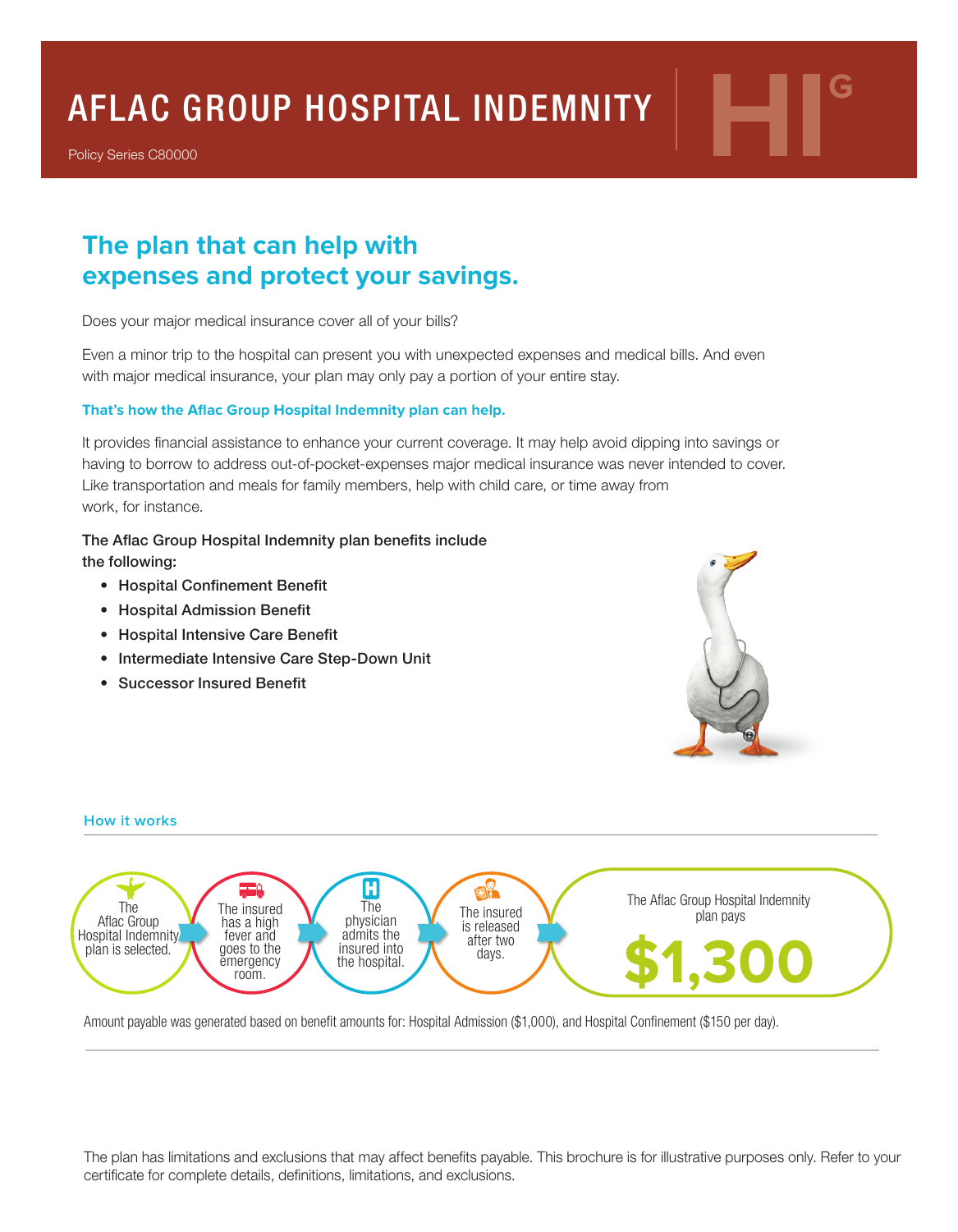#### **Benefits Overview**

#### BENEFIT AMOUNT

| <b>HOSPITAL ADMISSION BENEFIT per confinement</b> (once per covered sickness or accident per calendar year for<br>each insured)<br>Payable when an insured is admitted to a hospital and confined as an inpatient because of a covered<br>accidental injury or covered sickness. We will not pay benefits for confinement to an observation unit, or<br>for emergency room treatment or outpatient treatment.<br>We will not pay benefits for admission of a newborn child following his birth; however, we will pay for a<br>newborn's admission to a Hospital Intensive Care Unit if, following birth, he is confined as an inpatient<br>as a result of a covered accidental injury or covered sickness (including congenital defects, birth<br>abnormalities, and/or premature birth). | \$1,000 |
|-------------------------------------------------------------------------------------------------------------------------------------------------------------------------------------------------------------------------------------------------------------------------------------------------------------------------------------------------------------------------------------------------------------------------------------------------------------------------------------------------------------------------------------------------------------------------------------------------------------------------------------------------------------------------------------------------------------------------------------------------------------------------------------------|---------|
| <b>HOSPITAL CONFINEMENT per day (maximum of 31 days per confinement for each covered sickness or accident for</b><br>each insured)<br>Payable for each day that an insured is confined to a hospital as an inpatient as the result of a covered<br>accidental injury or covered sickness. If we pay benefits for confinement and the insured becomes<br>confined again within six months because of the same or related condition, we will treat this confinement<br>as the same period of confinement. This benefit is payable for only one hospital confinement at a time<br>even if caused by more than one covered accidental injury, more than one covered sickness, or a<br>covered accidental injury and a covered sickness.                                                       | \$150   |
| <b>HOSPITAL INTENSIVE CARE BENEFIT per day</b> (maximum of 10 days per confinement for each covered sickness<br>or accident for each insured)<br>Payable for each day when an insured is confined in a Hospital Intensive Care Unit because of a covered<br>accidental injury or covered sickness. We will pay benefits for only one confinement in a Hospital's<br>Intensive Care Unit at a time. Once benefits are paid, if an insured becomes confined to a Hospital's<br>Intensive Care Unit again within six months because of the same or related condition, we will treat this<br>confinement as the same period of confinement.<br>This benefit is payable in addition to the Hospital Confinement Benefit.                                                                       | \$150   |
| <b>INTERMEDIATE INTENSIVE CARE STEP-DOWN UNIT per day</b> (maximum of 10 days per confinement for each<br>covered sickness or accident for each insured)<br>Payable for each day when an insured is confined in an Intermediate Intensive Care Step-Down<br>Unit because of a covered accidental injury or covered sickness. We will pay benefits for only one<br>confinement in an Intermediate Intensive Care Step-Down Unit at a time.<br>Once benefits are paid, if an insured becomes confined to a Hospital's Intermediate Intensive Care<br>Step-Down Unit again within six months because of the same or related condition, we will treat this<br>confinement as the same period of confinement.<br>This benefit is payable in addition to the Hospital Confinement Benefit.      | \$75    |

#### SUCCESSOR INSURED BENEFIT

If spouse coverage is in force at the time of the employee's death, the surviving spouse may elect to continue coverage. Coverage would continue according to the existing plan and would also include any dependent child coverage in force at the time.

In order to receive benefits for accidental injuries due to a covered accident, an insured must be admitted within six months of the date of the covered accident (in Washington, twelve months).

#### **LIMITATIONS AND EXCLUSIONS** EXCLUSIONS

We will not pay for loss due to:

- War voluntarily participating in war, any act of war, or military conflicts, declared or undeclared, or voluntarily participating or serving in the military, armed forces, or an auxiliary unit thereto, or contracting with any country or international authority. (We will return the prorated premium for any period not covered by the certificate when the insured is in such service.) War also includes voluntary participation (In North Carolina, active participation) in an insurrection, riot, civil commotion or civil state of belligerence. War does not include acts of terrorism (except in Illinois).
	- − In Connecticut: a riot is not excluded.
	- In Oklahoma: War, or any act of war, declared or undeclared, when serving in the

military, armed forces, or an auxiliary unit thereto. (We will return the prorated premium for any period not covered by the certificate when the insured is in such service.) War does not include acts of terrorism.

- Suicide committing or attempting to commit suicide, while sane or insane.
- − In Missouri, Montana, and Vermont: committing or attempting to commit suicide, while sane.
- − In Minnesota: this exclusion does not apply.
- Self-Inflicted Injuries injuring or attempting to injure oneself intentionally.
	- − In Missouri: injuring or attempting to injure oneself intentionally which is obviously not an attempted suicide.
	- In Vermont: injuring or attempting to injure oneself intentionally, while sane.